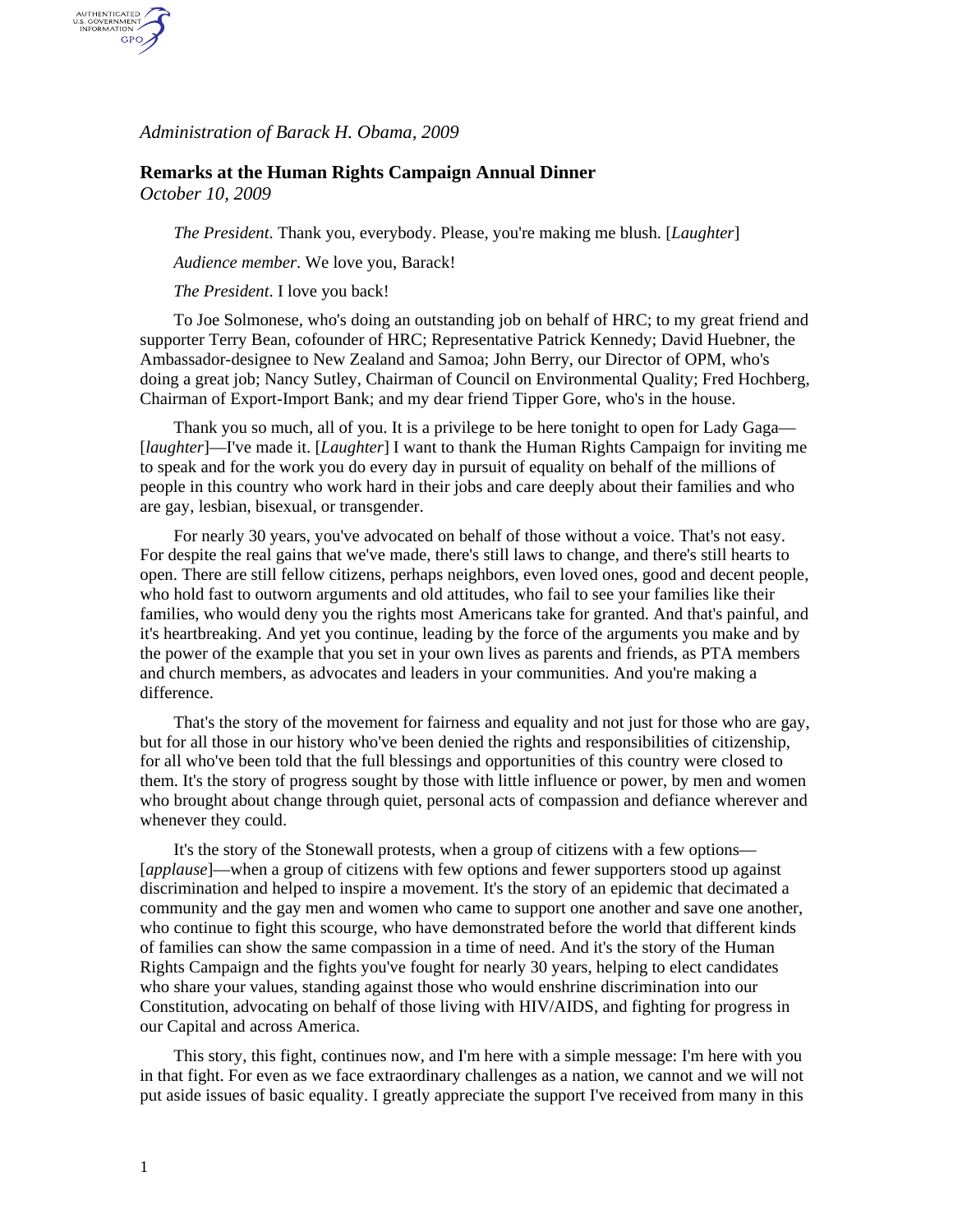room. I also appreciate that many of you don't believe progress has come fast enough. I want to be honest about that, because it's important to be honest among friends.

Now, I've said this before, I'll repeat it again: It's not for me to tell you to be patient, any more than it was for others to counsel patience to African Americans petitioning for equal rights half a century ago. But I will say this: We have made progress, and we will make more. And I think it's important to remember that there is not a single issue that my administration deals with on a daily basis that does not touch on the lives of the LGBT community. We all have a stake in reviving this economy. We all have a stake in putting people back to work. We all have a stake in improving our schools and achieving quality, affordable health care. We all have a stake in meeting the difficult challenges we face in Iraq and Afghanistan.

For while some may wish to define you solely by your sexual orientation or gender identity alone, you know and I know that none of us wants to be defined by just one part of what makes us whole. You're also parents worried about your children's futures. You're spouses who fear that you or the person you love will lose a job. You're workers worried about the rising cost of health insurance. You're soldiers, you are neighbors, you are friends. And, most importantly, you are Americans who care deeply about this country and its future.

So I know you want me working on jobs and the economy and all the other issues that we're dealing with. But my commitment to you is unwavering, even as we wrestle with these enormous problems. And while progress may be taking longer than you'd like as a result of all that we face, and that's the truth, do not doubt the direction we are heading and the destination we will reach.

My expectation is that when you look back on these years, you will see a time in which we put a stop to discrimination against gays and lesbians, whether in the office or on the battlefield. You will see a time in which we as a nation finally recognize relationships between two men or two women as just as real and admirable as relationships between a man and a woman. You will see a nation that's valuing and cherishing these families, as we build a more perfect union, a union in which gay Americans are an important part. I am committed to these goals, and my administration will continue fighting to achieve them.

And there's no more poignant or painful reminder of how important it is that we do so than the loss experienced by Dennis and Judy Shepard, whose son Matthew was stolen in a terrible act of violence 11 years ago. In May, I met with Judy—who's here tonight with her husband—I met her in the Oval Office, and I promised her that we were going to pass an inclusive hate crimes bill, a bill named for her son.

This struggle has been long. Time and again we faced opposition. Time and again, the measure was defeated or delayed. But the Shepards never gave up. They turned tragedy into an unshakeable commitment. Countless activists and organizers never gave up. You held vigils; you spoke out, year after year, Congress after Congress. The House passed the bill again this week. And I can announce that after more than a decade, this bill is set to pass, and I will sign it into law.

It's a testament to the decade-long struggle of Judy and Dennis, who tonight will receive a tribute named for somebody who inspired so many of us—named for Senator Ted Kennedy, who fought tirelessly for this legislation. And it's a testament to the Human Rights Campaign and those who organized and advocated. And it's a testament to Matthew and to others who've been the victims of attacks not just meant to break bones, but to break spirits; not meant just to inflict harm, but to instill fear. Together, we will have moved closer to that day when no one has to be afraid to be gay in America, when no one has to fear walking down the street holding the hand of the person they love.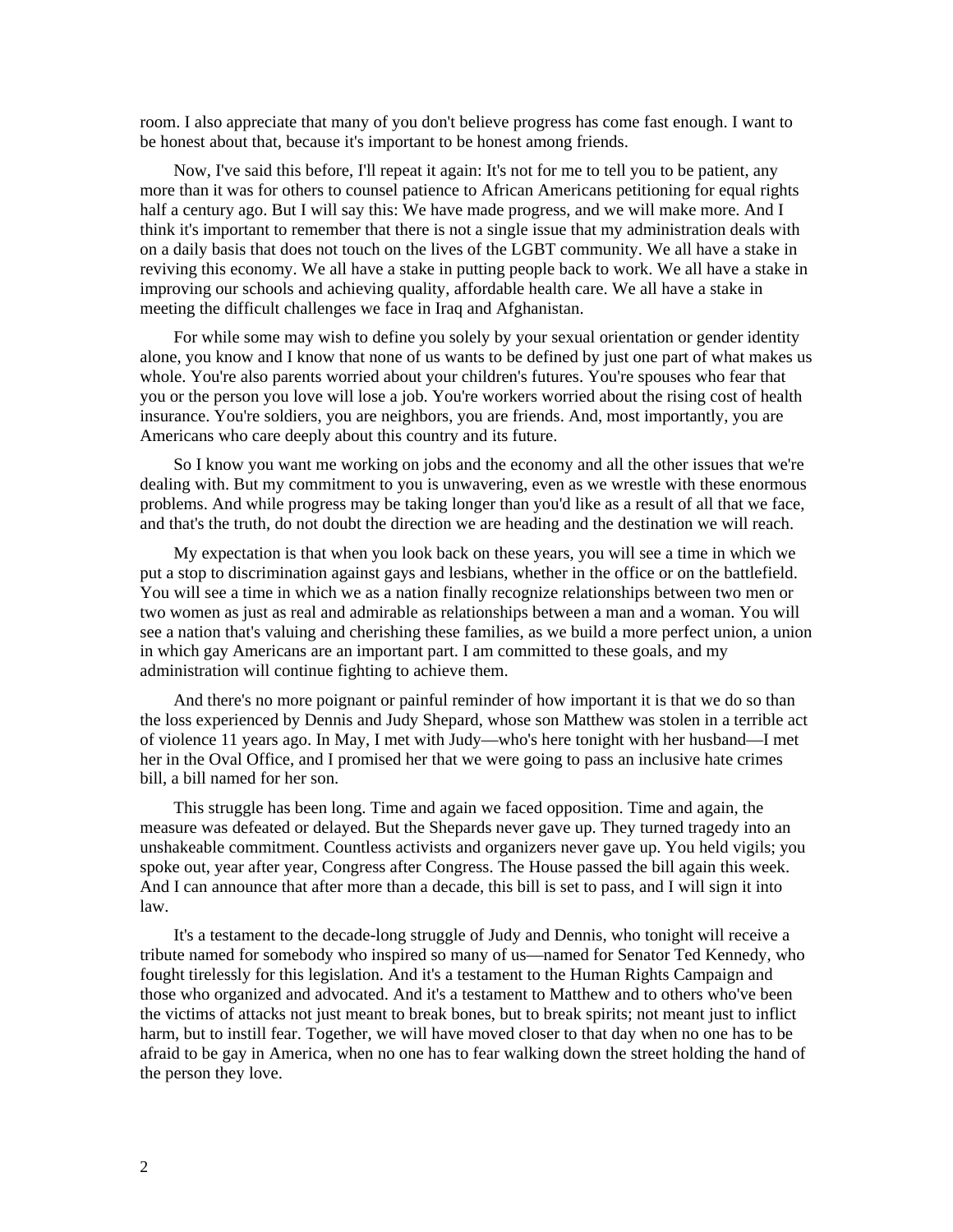But we know there's far more work to do. We're pushing hard to pass an inclusive employee nondiscrimination bill. For the first time ever, an administration official testified in Congress in favor of this law. Nobody in America should be fired because they're gay, despite doing a great job and meeting their responsibilities. It's not fair, it's not right, we're going to put a stop to it. And it's for this reason that if any of my nominees are attacked, not for what they believe, but for who they are, I will not waver in my support, because I will not waver in my commitment to ending discrimination in all its forms.

We are reinvigorating our response to HIV/AIDS here at home and around the world. We're working closely with the Congress to renew the Ryan White Program, and I look forward to signing it into law in the very near future. We are rescinding the discriminatory ban on entry to the United States based on HIV status. The regulatory process to enact this important change is already underway. And we also know that HIV/AIDS continues to be a public health threat in many communities, including right here in the District of Columbia. Jeffrey Crowley, the Director of the Office of National AIDS Policy, recently held a forum in Washington, DC, and is holding forums across the country to seek input as we craft a national strategy to address this crisis.

We are moving ahead on "don't ask, don't tell." We should not be punishing patriotic Americans who have stepped forward to serve this country. We should be celebrating their willingness to show such courage and selflessness on behalf of their fellow citizens, especially when we're fighting two wars.

We cannot afford to cut from our ranks people with the critical skills we need to fight any more than we can afford, for our military's integrity, to force those willing to do so into careers encumbered and compromised by having to live a lie. So I'm working with the Pentagon, its leadership, and the Members of the House and Senate on ending this policy. Legislation has been introduced in the House to make this happen. I will end "don't ask, don't tell"; that's my commitment to you.

It is no secret that issues of great concern to gays and lesbians are ones that raise a great deal of emotion in this country. And it's no secret that progress has been incredibly difficult. We can see that with the time and dedication it took to pass hate crimes legislation. But these issues also go to the heart of who we are as a people. Are we a nation that can transcend old attitudes and worn divides? Can we embrace our differences and look to the hopes and dreams that we share? Will we uphold the ideals on which this Nation was founded, that all of us are equal, that all of us deserve the same opportunity to live our lives freely and pursue our chance at happiness? I believe we can; I believe we will.

And that is why—[*applause*]—that's why I support ensuring that committed gay couples have the same rights and responsibilities afforded to any married couple in this country. I believe strongly in stopping laws designed to take rights away and passing laws that extend equal rights to gay couples. I've required all agencies in the Federal Government to extend as many Federal benefits as possible to LGBT families as the current law allows. And I've called on Congress to repeal the so-called Defense of Marriage Act and to pass the Domestic Partners Benefits and Obligations Act. And we must all stand together against divisive and deceptive efforts to feed people's lingering fears for political and ideological gain.

For the struggle waged by the Human Rights Campaign is about more than any policy we can enshrine into law. It's about our capacity to love and commit to one another. It's about whether or not we value as a society that love and commitment. It's about our common humanity and our willingness to walk in someone else's shoes, to imagine losing a job not because of your performance at work but because of your relationship at home, to imagine worrying about a spouse in the hospital with the added fear that you'll have to produce a legal document just to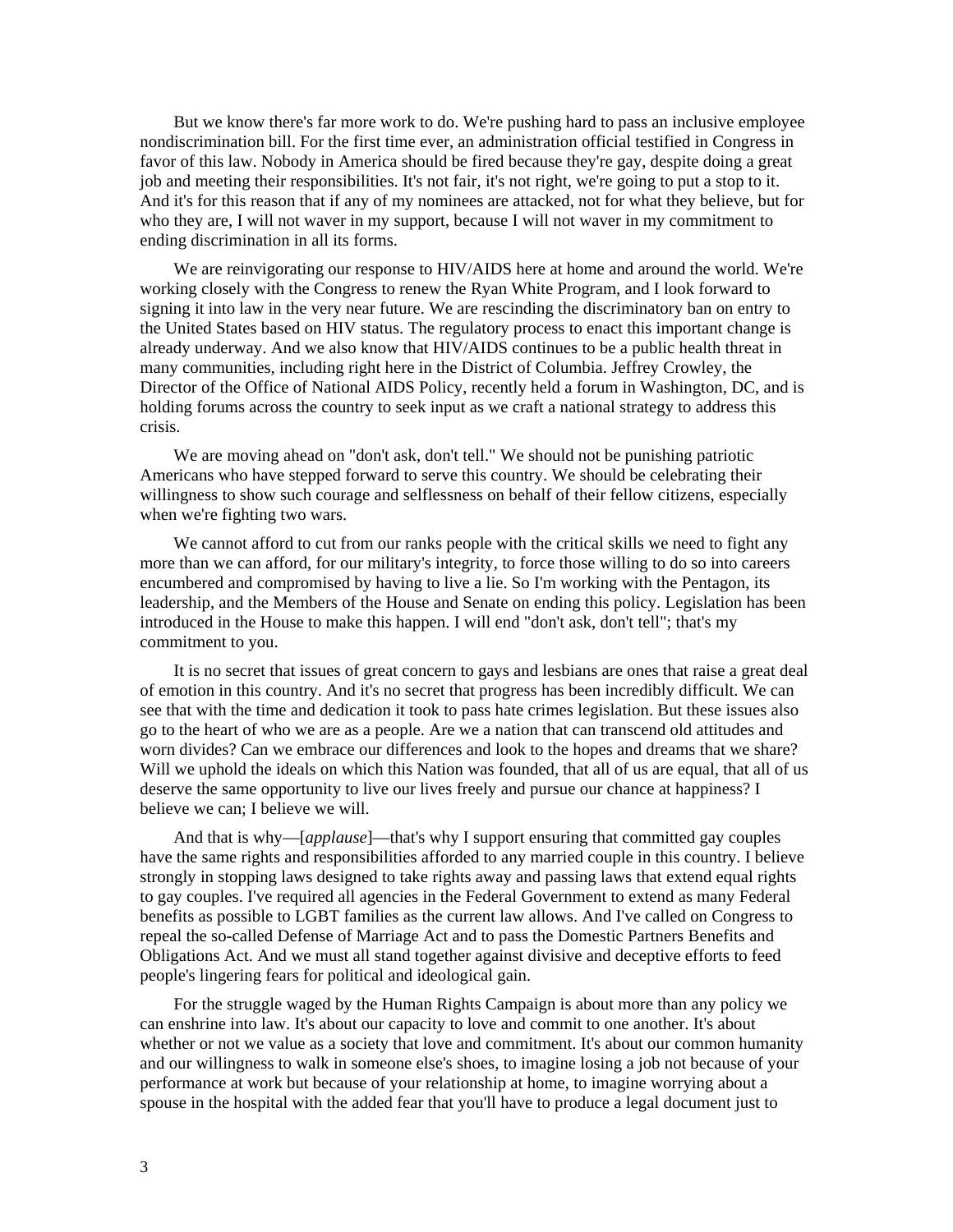comfort the person you love, to imagine the pain of losing a partner of decades and then discovering that the law treats you like a stranger.

If we are honest with ourselves we'll admit that there are too many who do not yet know in their lives or feel in their hearts the urgency of this struggle. That's why I continue to speak about the importance of equality for LGBT families, and not just in front of gay audiences. That's why Michelle and I have invited LGBT families to the White House to participate in events like the Easter Egg Roll, because we want to send a message. And that's why it's so important that you continue to speak out, that you continue to set an example, that you continue to pressure leaders, including me, and to make the case all across America.

So tonight I'm hopeful because of the activism I see in this room, because of the compassion I've seen all across America, and because of the progress we have made throughout our history, including the history of the movement for LGBT equality.

Soon after the protests at Stonewall 40 years ago, the phone rang in the home of a softspoken elementary school teacher named Jeanne Manford. It was one in the morning, and it was the police. Now, her son, Morty, had been at the Stonewall the night of the raids. Ever since, he had felt within him a new sense of purpose. So, when the officer told Jeanne that her son had been arrested, which was happening often to gay protesters, she was not entirely caught off guard. And then the officer added one more thing: "And, you know, he's homosexual." [*Laughter*] Well, that police officer sure was surprised when Jeanne responded: "Yes, I know. Why are you bothering him?"

And not long after, Jeanne would be marching side by side with her son through the streets of New York. She carried a sign that stated her support. People cheered. Young men and women ran up to her, kissed her, and asked her to talk to their parents. And this gave Jeanne and Morty an idea.

And so, after that march on the anniversary of the Stonewall protests, amidst the violence and the vitriol of a difficult time for our Nation, Jeanne and her husband Jules, two parents who loved their son deeply, formed a group to support other parents and, in turn, to support their children, as well. At the first meeting Jeanne held in 1973, about 20 people showed up. But slowly, interest grew. Morty's life tragically was cut short by AIDS, but the cause endured. Today, the organization they founded for parents, families, and friends of lesbians and gays has more than 200,000 members and supporters. It's made a difference for countless families across America. And Jeanne would later say, "I considered myself such a traditional person. I didn't even cross the street against the light. [*Laughter*] But I wasn't going to let anybody walk over Morty."

That's the story of America: of ordinary citizens organizing, agitating, and advocating for change; of hope stronger than hate; of love more powerful than any insult or injury; of Americans fighting to build for themselves and their families a nation in which no one is a second-class citizen, in which no one is denied their basic rights, in which all of us are free to live and love as we see fit.

And tonight, somewhere in America, a young person, let's say a young man, will struggle to fall to sleep, wrestling alone with a secret he's held as long as he can remember. Soon, perhaps, he will decide it's time to let that secret out. What happens next depends on him, his family, as well as his friends and his teachers and his community. But it also depends on us, on the kind of society we engender, the kind of future we build.

I believe the future is bright for that young person. For while there will be setbacks and bumps along the road, the truth is that our common ideals are a force far stronger than any division that some might sow. These ideals, when voiced by generations of citizens, are what